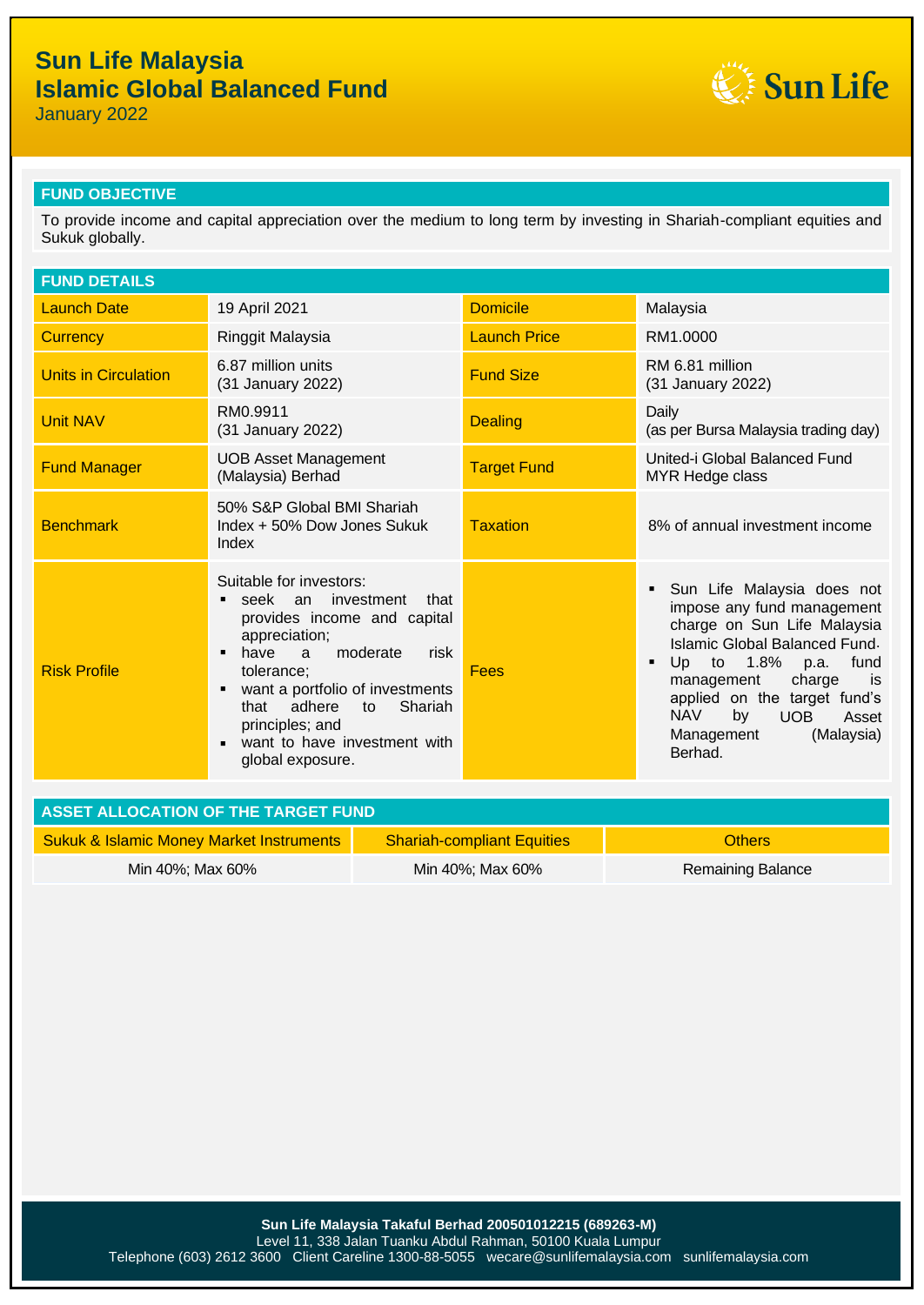January 2022



| SECTOR ALLOCATION OF THE TARGET<br><b>FUND (EQUITIES)</b> | <b>TOP HOLDINGS OF THE TARGET</b> |                                        |
|-----------------------------------------------------------|-----------------------------------|----------------------------------------|
| Technology                                                | 16.91%                            | <b>Bonds Issuer</b>                    |
| <b>Consumer Products</b>                                  | 9.10%                             | <b>KSA SUKUK LTD</b>                   |
| <b>Health Care</b>                                        | 8.13%                             | SAUDI ELEC GLB SUKUK                   |
| <b>Industrial Products</b>                                | 6.31%                             | <b>KSA SUKUK LTD MTN</b>               |
| Telecommunication<br><b>Services</b>                      | 3.59%                             | PERUSAHAAN PENERBIT SBSN<br><b>MTN</b> |
| <b>Materials</b>                                          | 2.54%                             | <b>KSA SUKUK LTD MTN</b>               |

### **TOP HOLDINGS OF THE TARGET FUND (SUKUK)**

| <b>Technology</b>                           | 16.91% | <b>Bonds Issuer</b>                        | Coupon | <b>Maturity Date</b> | $\%$  |
|---------------------------------------------|--------|--------------------------------------------|--------|----------------------|-------|
| <b>Consumer Products</b>                    | 9.10%  | <b>KSA SUKUK LTD</b>                       | 2.969  | 10/29/29             | 1.27  |
| <b>Health Care</b>                          | 8.13%  | SAUDI ELEC GLB SUKUK                       | 4.723  | 09/27/28             | 1.05  |
| <b>Industrial Products</b>                  | 6.31%  | <b>KSA SUKUK LTD MTN</b>                   | 4.303  | 01/19/29             | 1.02  |
| <b>Telecommunication</b><br><b>Services</b> | 3.59%  | PERUSAHAAN PENERBIT SBSN<br>MTN            | 4.150  | 03/29/27             | 1.01  |
| <b>Materials</b>                            | 2.54%  | <b>KSA SUKUK LTD MTN</b>                   | 3.628  | 04/20/27             | 0.98  |
| Energy                                      | 1.37%  | TOP HOLDINGS OF THE TARGET FUND (EQUITIES) |        |                      |       |
| <b>Real Estate</b>                          | 1.02%  | <b>MICROSOFT ORD</b>                       |        |                      | 2.90% |
| <b>Financials</b>                           | 0.31%  | <b>APPLE ORD</b>                           |        |                      | 2.19% |
| <b>Utilities</b>                            | 0.16%  | <b>ALPHABET CL A ORD</b>                   |        |                      | 2.16% |
| Total                                       | 49.44% | <b>AMAZON COM ORD</b>                      |        |                      | 2.09% |
|                                             |        | <b>NESTLE N ORD</b>                        |        |                      | 0.82% |
|                                             |        |                                            |        |                      |       |

### **SECTOR ALLOCATION OF THE TARGET FUND (SUKUK)** Financials 29.93% Infrastructures 4.54% Real Estate 1.46% Industrial Products **COVID-100-11** 0.74% Transportation 0.68% Total 37.35%

| <b>PORTFOLIO ALLOCATION</b> |         |  |  |
|-----------------------------|---------|--|--|
| <b>Equity</b>               | 49.44%  |  |  |
| <b>Bonds</b>                | 37.35%  |  |  |
| Cash                        | 13.21%  |  |  |
| Total                       | 100.00% |  |  |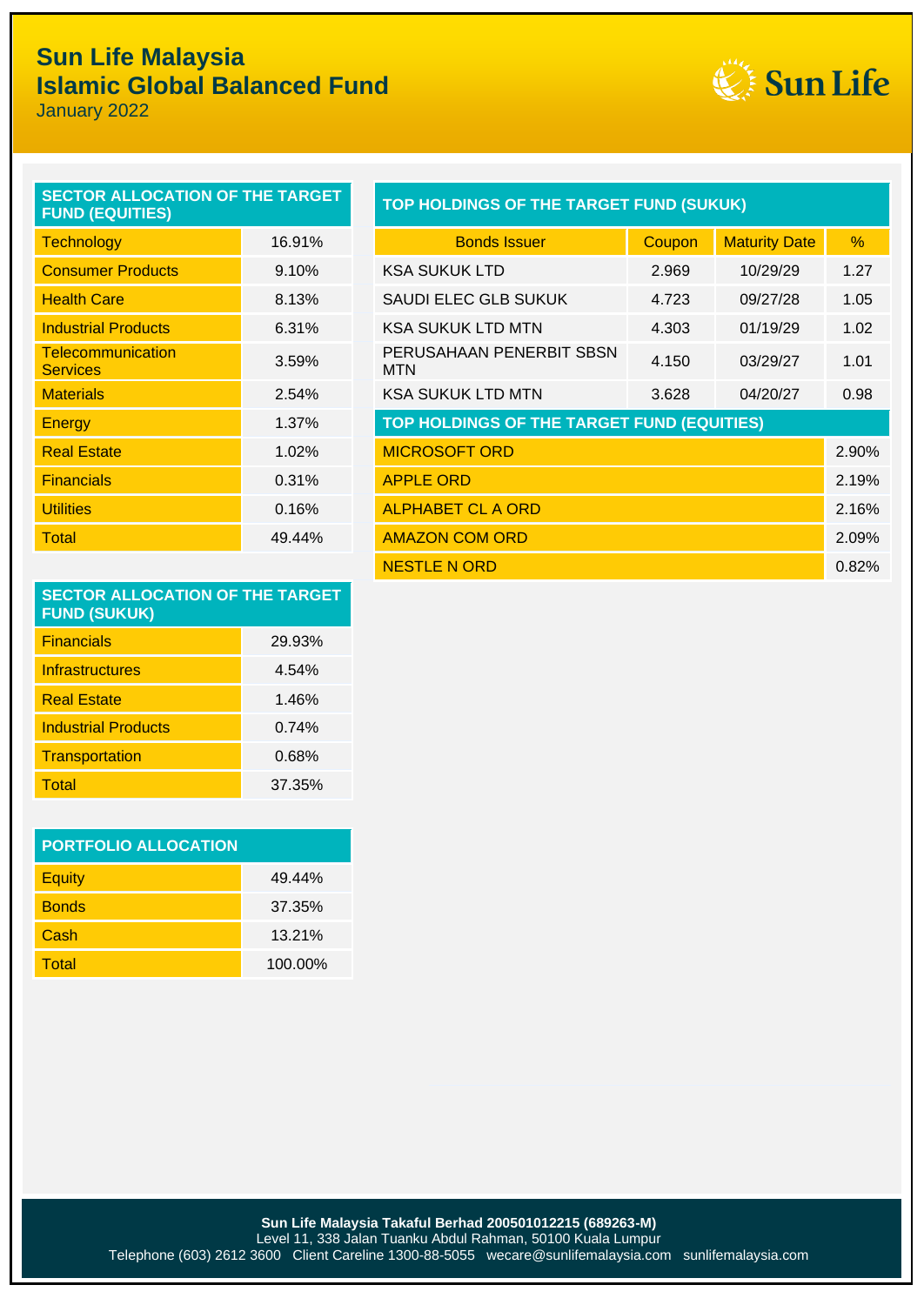January 2022

### **PERFORMANCE RECORD**

This fund feeds into United-i Global Balanced Fund MYR Hedge class ("target fund") with the objective to provide income and capital appreciation over the medium to long term by investing in Shariah-compliant equities and Sukuk globally.

**Sun Life** 

Table below shows the investment returns of Sun Life Malaysia Islamic Global Balanced Fund versus its benchmark as at 31 January 2022:

| $\frac{1}{2}$    | <b>YTD</b> | <b>1M</b> | 3M      | 6M      | 1-Years | 3-Years | <b>Since</b><br><b>Inception</b> |
|------------------|------------|-----------|---------|---------|---------|---------|----------------------------------|
| Fund*            | $-4.18$    | $-4.18$   | $-2.65$ | $-0.89$ | N/A     | N/A     | $-0.89$                          |
| <b>Benchmark</b> | $-4.78$    | $-4.78$   | $-3.66$ | $-2.30$ | N/A     | N/A     | 3.70                             |

*\* Calculation of past performance is based on NAV-to-NAV*

**Notice: Past performance of the fund is not an indication of its future performance which may differ. The fund performance is not guaranteed.**

### **FUND MANAGER'S COMMENTS**

#### **Equity**

Global equities declined in January after a strong finish to 2021. Volatility spiked sharply, triggered by global geopolitical tensions, persistently high inflation, and the prospects of more aggressive tightening of monetary policy. The risk of a further Russian invasion of Ukraine escalated. US and NATO officials separately delivered responses to the Russian government to address its security demands, as efforts to reach a diplomatic solution intensified. Meanwhile, the rapid proliferation of the Omicron variant across the globe prompted governments to reinstate restrictions. However, the economic impact has been less severe than anticipated, as measures have generally remained limited. Omicron outbreaks in China prompted lockdowns and new restrictions in several major cities and threatened to further disrupt global supply chains. Surging energy prices, robust demand, and ongoing supply-chain disruptions continued to push inflation above forecasts in many countries. Global markets were roiled after the US Federal Reserve accelerated plans to taper its balance sheet and signaled that interest rates would rise in March and could continue to increase at a quicker pace to bring down inflation. Brent crude oil prices eclipsed US\$90 a barrel for the first time since October 2014 amid tight supplies, strong demand, and rising geopolitical tensions. The S&P Global BMI Shariah returned -7.9% for the month. Within the index, 10 out of 11 sectors declined for the period. Health care and consumer discretionary were the bottom performing sectors, while energy and consumer staples were the top performing sectors over the month.

#### **Sukuk**

US inflation printed higher with 7.5% in January and 10-year yield for US Treasury edge to 1.784%, 28bps higher than December 2021. Market is positioning for multiple rate hike this year, with 50bps hike expected in March FOMC meeting. Globally, central banks are expected to hike rates as a way to cool off inflation, thus putting pressure on fixed income and sukuk space. Gross issuance in 2022 are expected to increase to USD149 billion and remain a key financing source in core Islamic finance market. The supplies of global sukuk will increase due to Accounting and Auditing Organization for Islamic Financial Institution (AAOIFI) standards implementation challenges, COVID-19 disruptions and higher oil prices. Malaysia's GDP rebound to 3.6% in Q42021 and it is a clear signal that an economy recovery may be immanent in 2022 if COVID-19 remains in check. Inflation remains moderate while interest rate is expected to rise in 2H2022. Therefore, we are positive to the local currency bond as the market has overpriced OPR hike as at current valuation.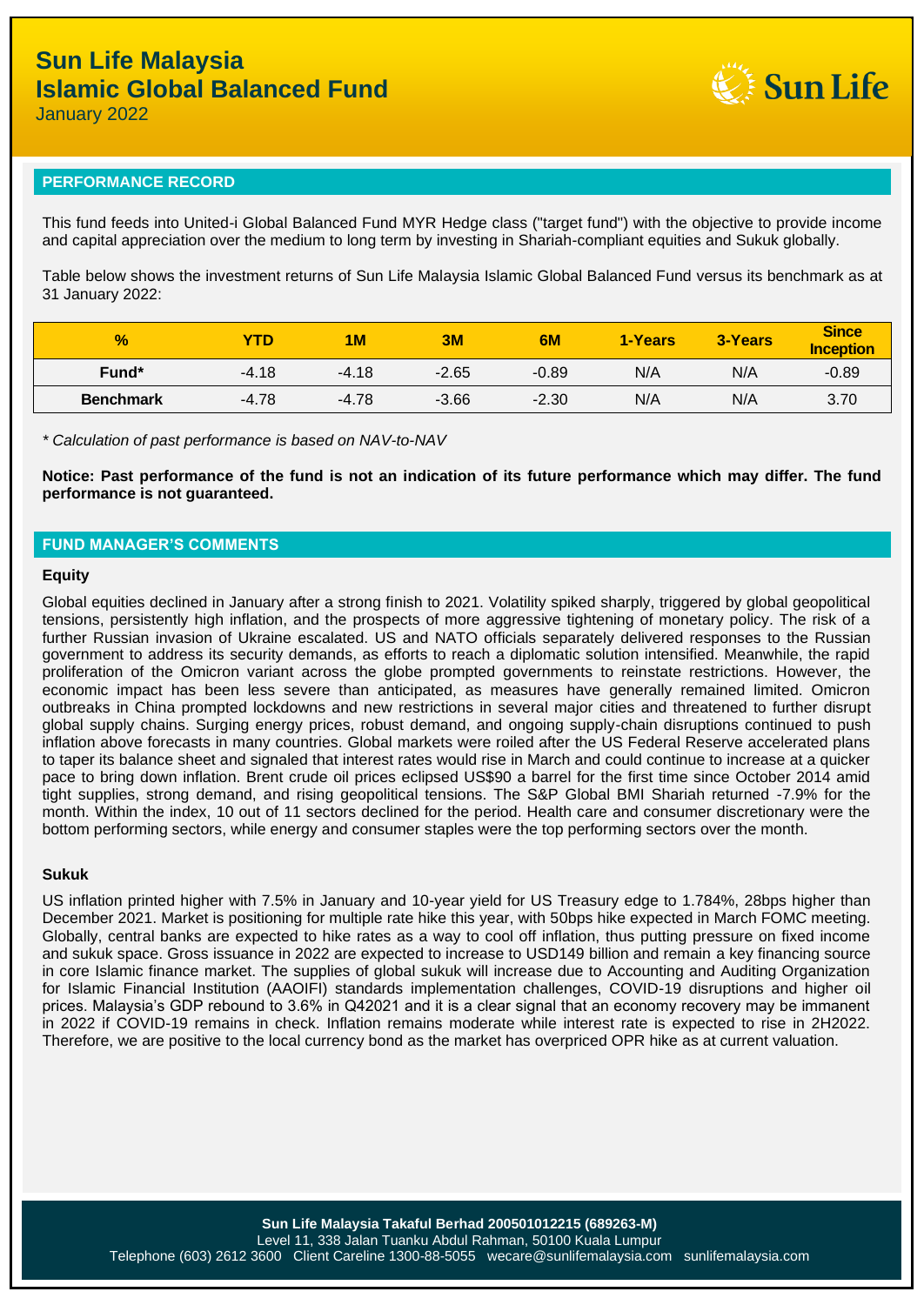

January 2022

| RF |     | 177 |
|----|-----|-----|
|    | אוס |     |

| All investment carries some form of risks. The potential key risks include but are not limited to the following: |                                                                                                                                                                                                                                                                                                                                                                                                                                                                                                                                                                                                                                                                                                                                                                                                                                                                                                                                                                                                                                                                                                                              |  |
|------------------------------------------------------------------------------------------------------------------|------------------------------------------------------------------------------------------------------------------------------------------------------------------------------------------------------------------------------------------------------------------------------------------------------------------------------------------------------------------------------------------------------------------------------------------------------------------------------------------------------------------------------------------------------------------------------------------------------------------------------------------------------------------------------------------------------------------------------------------------------------------------------------------------------------------------------------------------------------------------------------------------------------------------------------------------------------------------------------------------------------------------------------------------------------------------------------------------------------------------------|--|
| <b>General market</b><br><b>environment Risk</b>                                                                 | Market risk refers to the possibility that an investment will lose value because of a general decline<br>in financial markets, due to economic, political and/or other factors, which will result in a decline in<br>the target fund's NAV.                                                                                                                                                                                                                                                                                                                                                                                                                                                                                                                                                                                                                                                                                                                                                                                                                                                                                  |  |
| <b>Inflation Risk</b>                                                                                            | This is the risk that your investment in the target fund may not grow or generate income at a rate<br>that keeps pace with inflation. This would reduce your purchasing power even though the value of<br>the investment in monetary terms has increased.                                                                                                                                                                                                                                                                                                                                                                                                                                                                                                                                                                                                                                                                                                                                                                                                                                                                    |  |
| <b>Manager's Risk</b>                                                                                            | This risk refers to the day-to-day management of the target fund by UOBAM which will impact the<br>performance of the target fund, e.g. investment decisions undertaken by UOBAM as a result of an<br>incorrect view of the market or any non-compliance with internal policies, investment mandate, the<br>deed, relevant law or guidelines due to factors such as human error or weakness in operational<br>process and systems may adversely affect the performance of the target fund.                                                                                                                                                                                                                                                                                                                                                                                                                                                                                                                                                                                                                                   |  |
| <b>Reclassification of</b><br><b>Shariah non-</b><br>compliant status<br><b>Risk</b>                             | This risk refers to the risk that the currently held Shariah-compliant securities in the target fund<br>may be reclassified as Shariah non-compliant in the periodic review of the securities by the<br>Shariah Advisory Council of the Securities Commission Malaysia (SACSC), the Shariah adviser or<br>the Shariah boards of the relevant Islamic indices. There may be opportunity loss to the target<br>fund due to the target fund not being allowed to retain the excess gains derived from the disposal<br>of the Shariah non-compliant securities. In the event the Shariah non-compliant securities are<br>disposed at a price lower than the investment cost, it may adversely affect the value of the target<br>fund. Thus, it may cause the NAV of the target fund to fall.                                                                                                                                                                                                                                                                                                                                     |  |
| <b>Credit and Default</b><br><b>Risk</b>                                                                         | Credit risk relates to the creditworthiness of the issuers of Sukuk, Islamic money market<br>instruments and/or financial institutions where the Islamic deposits are placed and their expected<br>ability to make timely payment of profit and/or principal. Any adverse situations faced by the issuer<br>of the Sukuk, Islamic money market instruments and /or financial institutions where the Islamic<br>deposits are placed may impact the value as well as liquidity of the Sukuk, Islamic money market<br>instruments and/or Islamic deposits. In the case of rated Sukuk, Islamic money market<br>instruments and financial institutions, this may lead to a credit downgrade.<br>Default risk relates to the risk that an issuer of a Sukuk, Islamic money market instrument or a<br>financial institution where the Islamic deposits are placed either defaulting on payments or failing<br>to make payments in a timely manner which will in turn adversely affect the value of the Sukuk,<br>Islamic money market instruments and Islamic deposits. This could adversely affect the NAV of<br>the target fund. |  |
| <b>Interest Rate Risk</b>                                                                                        | Interest rate risk refers to the impact of interest rate changes on the valuation of Sukuk and/or<br>Islamic money market instruments. When interest rates rise, Sukuk and/or Islamic money market<br>instruments prices generally decline and this may lower the market value of the target fund's<br>investment in Sukuk and/or Islamic money market instruments. The reverse may apply when<br>interest rates fall. Meanwhile, Sukuk and/or Islamic money market instruments with longer<br>maturities and lower profit rates are more sensitive to interest rate changes.                                                                                                                                                                                                                                                                                                                                                                                                                                                                                                                                                |  |